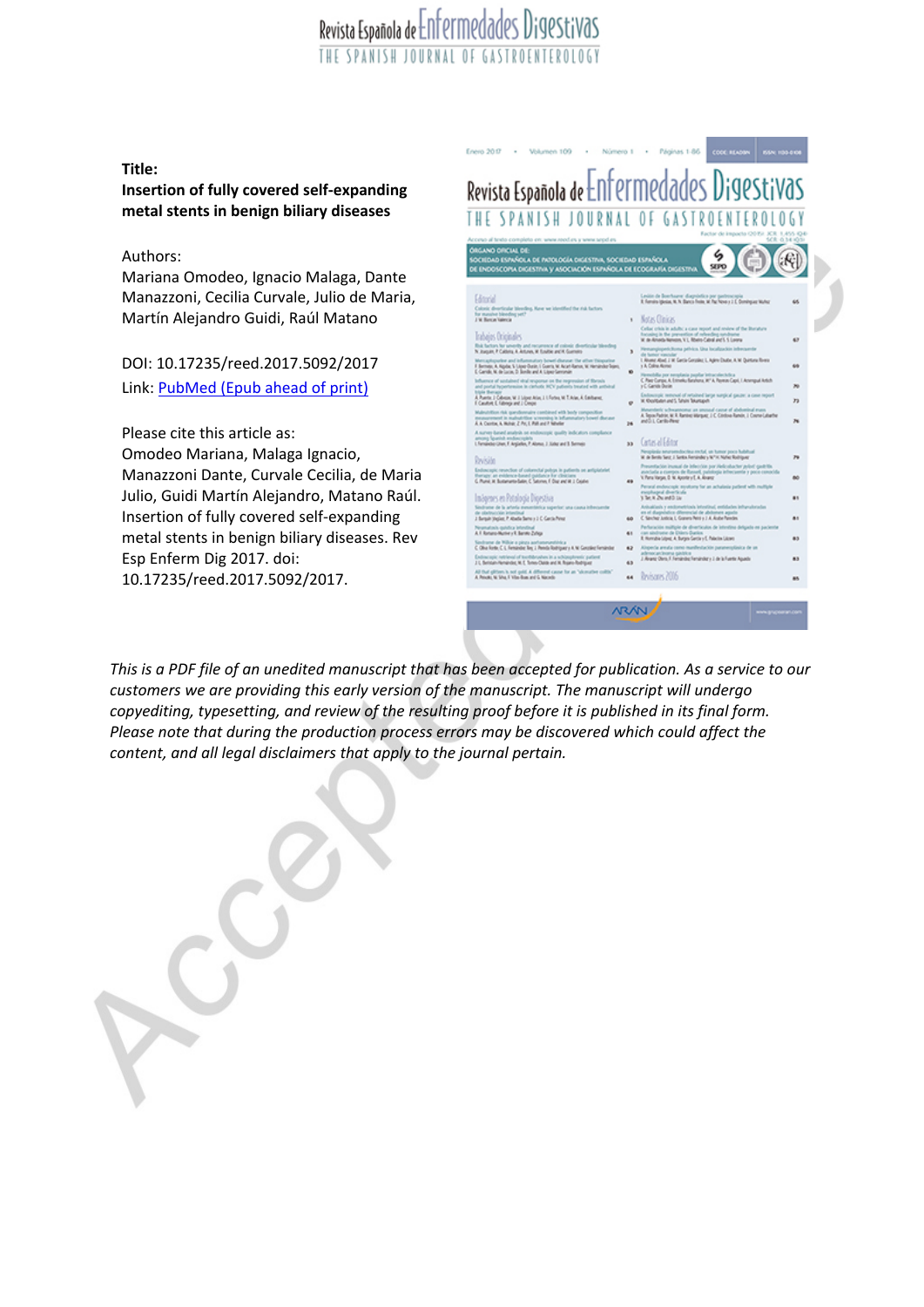#### **OR 5092 inglés**

### **Insertion of fully covered self-expanding metal stents in benign biliary diseases**

Mariana Omodeo, Ignacio Málaga, Dante Manazzoni, Cecilia Curvale, Julio de María, Martín Guidi and Raúl Matano Department of Gastroenterology and Endoscopy. Hospital El Cruce Dr. Néstor Carlos Kirchner. Florencio Varela. Buenos Aires, Argentina

Received: 06/06/2017

Accepted: 16/08/2017

Correspondence: Cecilia Curvale. Department of Gastroenterology and Endoscopy. Hospital El Cruce Dr. Néstor Carlos Kirchner. Florencio Varela. Buenos Aires, Argentina e-mail: cecicurvale@hotmail.com

### **ABSTRACT**

**Introduction:** Benign biliary diseases are traditionally treated using plastic stents. However, fully covered self-expanding metal stents are currently gaining acceptance for the treatment of these pathologies.

**Objective:** To assess the effectiveness and complications associated with the placement of temporary endoscopic fully covered self-expanding metal stents for the treatment of benign biliary diseases.

**Materials and methods:** This was <sup>a</sup> retrospective and observational study using <sup>a</sup> prospective database from <sup>a</sup> tertiary care center from March 2012 to May 2016. Some patients that had <sup>a</sup> fully covered metal stent due to <sup>a</sup> benign biliary disease were also included. The indications, resolution, technical success rates and adverse events were documented.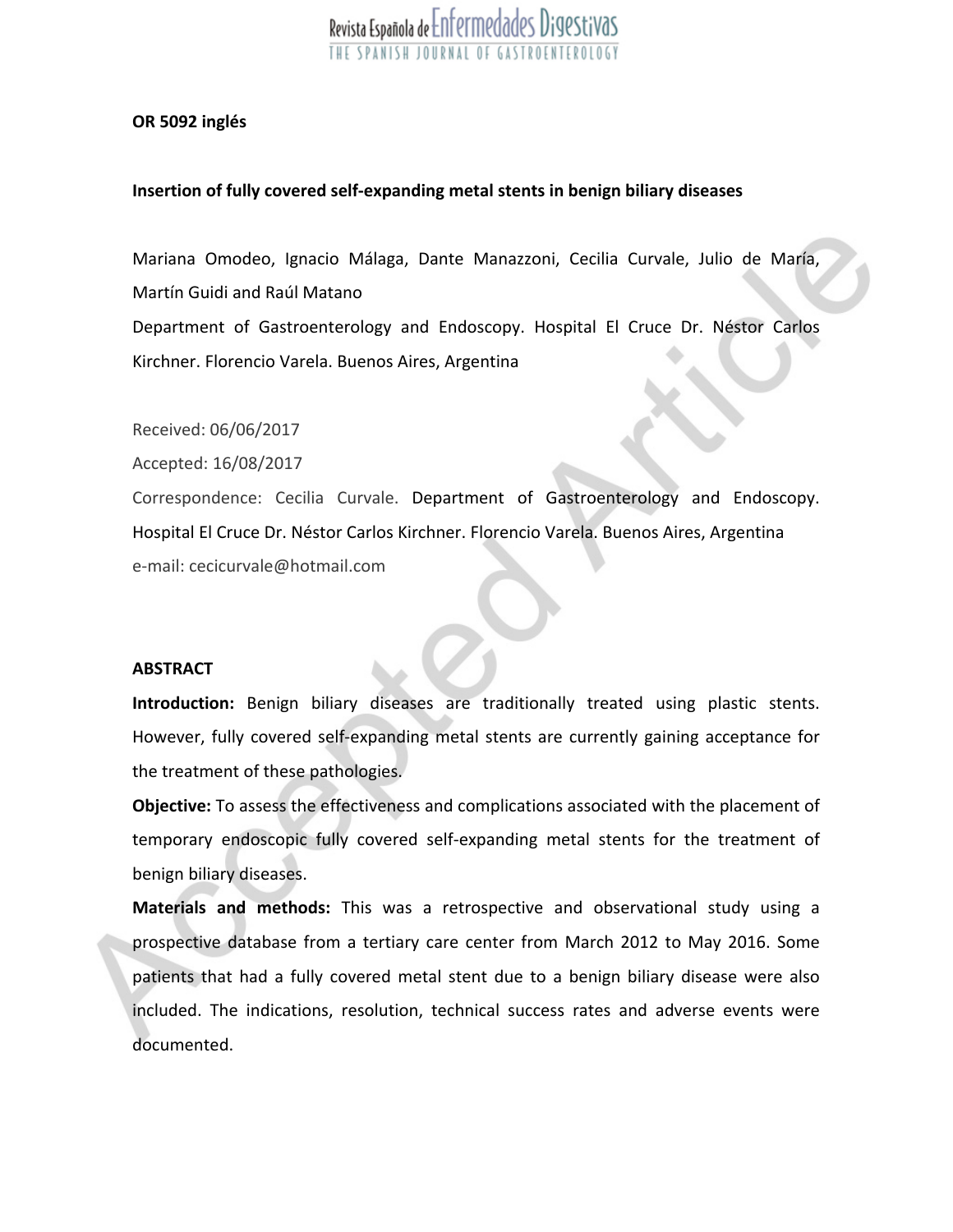**Results:** 31 patients were included with <sup>a</sup> total of 34 stents inserted. The indications were as follows: 8 (25%) post cholecystectomy biliary stenoses, 11 (31%) large or multiple choledocholithiasis, 3 (8.3%) biliary fistulas, 2 (6%) post-liver transplant stenoses, 2 (8.3%) papillary stenoses, 2 (6%) perforations and 2 (6%) bleeds. The global resolution success rate of the stents for all pathologies was 88%, this included 87.5% (7/8) in post cholecystectomy stenoses, 73% (8/11) in large choledocholithiasis and 100% for the remaining indications. Thirty-three of 34 stents were removed after an average of 133 days (ranging from 10 to 180 days). No complications were registered.

**Conclusion:** Fully covered self-expanding metal stents are an effective and reliable alternative for the resolution of benign biliary diseases.

**Key words:** Metal stent. Benign biliary diseases. ERCP.

#### **INTRODUCTION**

Plastic biliary stents were first used in 1980 (1) and the use of self-expanding metal stents began at the end of the same decade (2,3). Initially, both types of stents were used to treat malignant biliopancreatic pathologies and were later used to treat benign ductal obstructions.

Benign biliary stenosis that mainly occurs post-surgery was the first non-tumor stenotic indication for the use of biliary stents, initially via the insertion of two or more plastic stents (4). At present, fully covered self-expanding metal stents (FCSEMS) are gaining acceptance for the treatment of these types of stenoses. Its greater expansion strength, radial diameter, permeability and the low number of procedures mean that the range of indications has increased (5,6). In this article, we evaluate the effectiveness and the complications associated with the use of temporary endoscopic FCSEMS for the treatment of benign biliary pathologies. These are classified as obstructive and non-obstructive (Fig.

1).

#### **MATERIALS AND METHODS**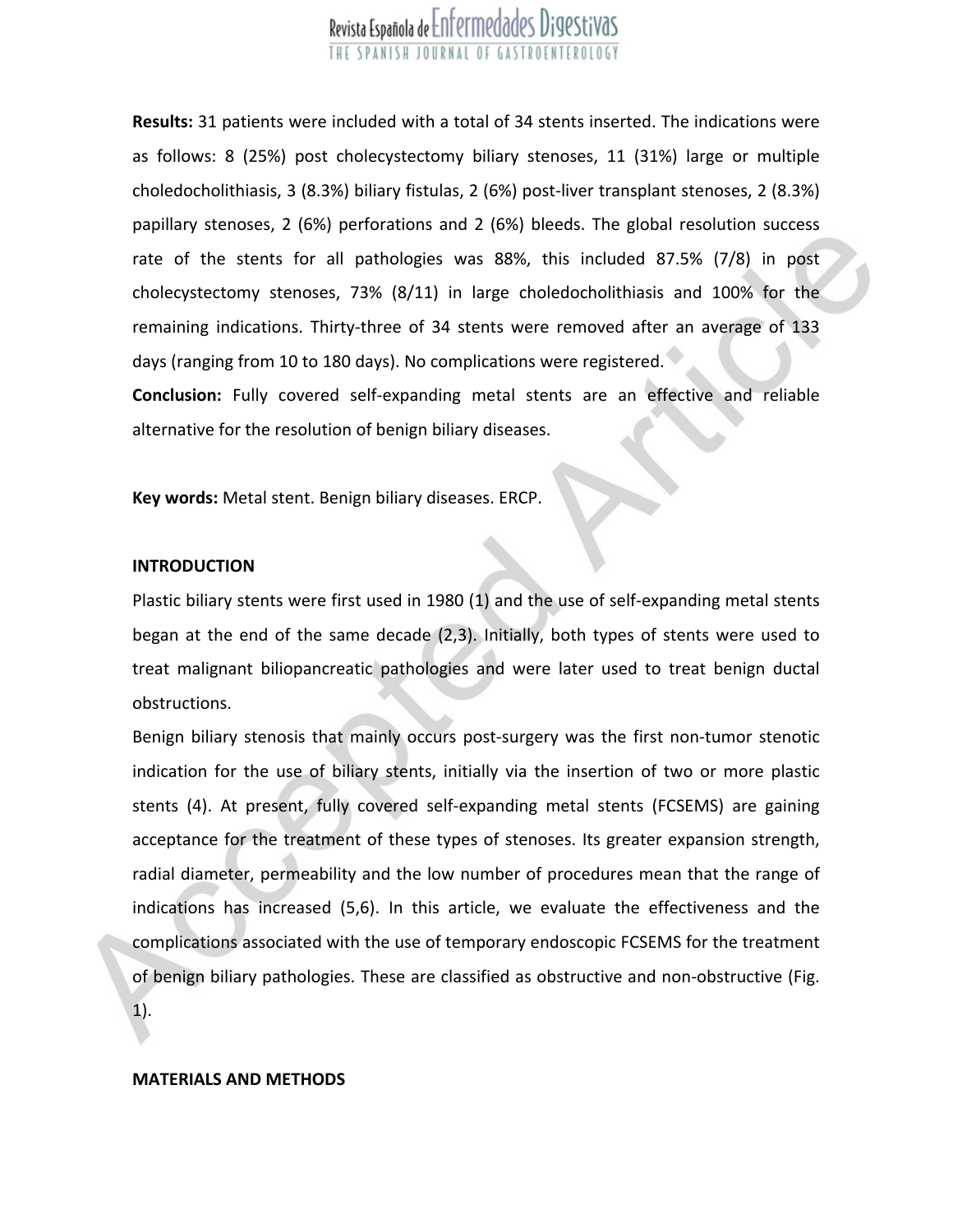This was <sup>a</sup> retrospective and observational study using <sup>a</sup> prospective database. The study was conducted in <sup>a</sup> tertiary care center from March 2012 to May 2016. Patients with <sup>a</sup> FCSEMS inserted due to <sup>a</sup> benign biliary disease were included.

The indications, technical success rates (placement and extraction of stents), resolution rates and complications were recorded. The WallFlex Biliary Rx Fully Covered FCSEMS was used which was 10mm in diameter <sup>x</sup> 60mm in length (Boston Scientific).

#### **Definitions**

- *Surgical bile duct injury (SBDI):* obstruction (ligation, clipping and cicatricial stenosis) or total or partial section of the main bile duct or the aberrant ducts that drain <sup>a</sup> hepatic segment.
- *Complex choledocholithiasis:* multiple lithiasis (three or more, at least one of them larger than 20mm) and/or lithiasis larger than 20mm and/or lithiasis impacted in the bile duct.
	- *Type II papillary stenosis:* narrowing of the bile duct at <sup>a</sup> papillary level, without compromising the distal common bile duct up to <sup>a</sup> length of 10 mm (inflammatory origin).
- *Refractory or high grade biliary fistulas:* continuity of the biliary tree that generates biliary discharge that occurs during ERCP, before the opacification of the intrahepatic biliary branches. These are refractory to the sphincterotomy or to the use of plastic stents.
- *Post sphincterotomy hemorrhage:* papillary bleeding following sphincterotomy, refractory to the standard endoscopic treatment (injection, thermal methods and/or hemoclips).
	- *Bile duct perforation:* continuity in the bile duct wall in any area.
	- *Post-transplant stenosis:* reduction of the bile duct caliber after <sup>a</sup> liver transplant.

### **Statistics**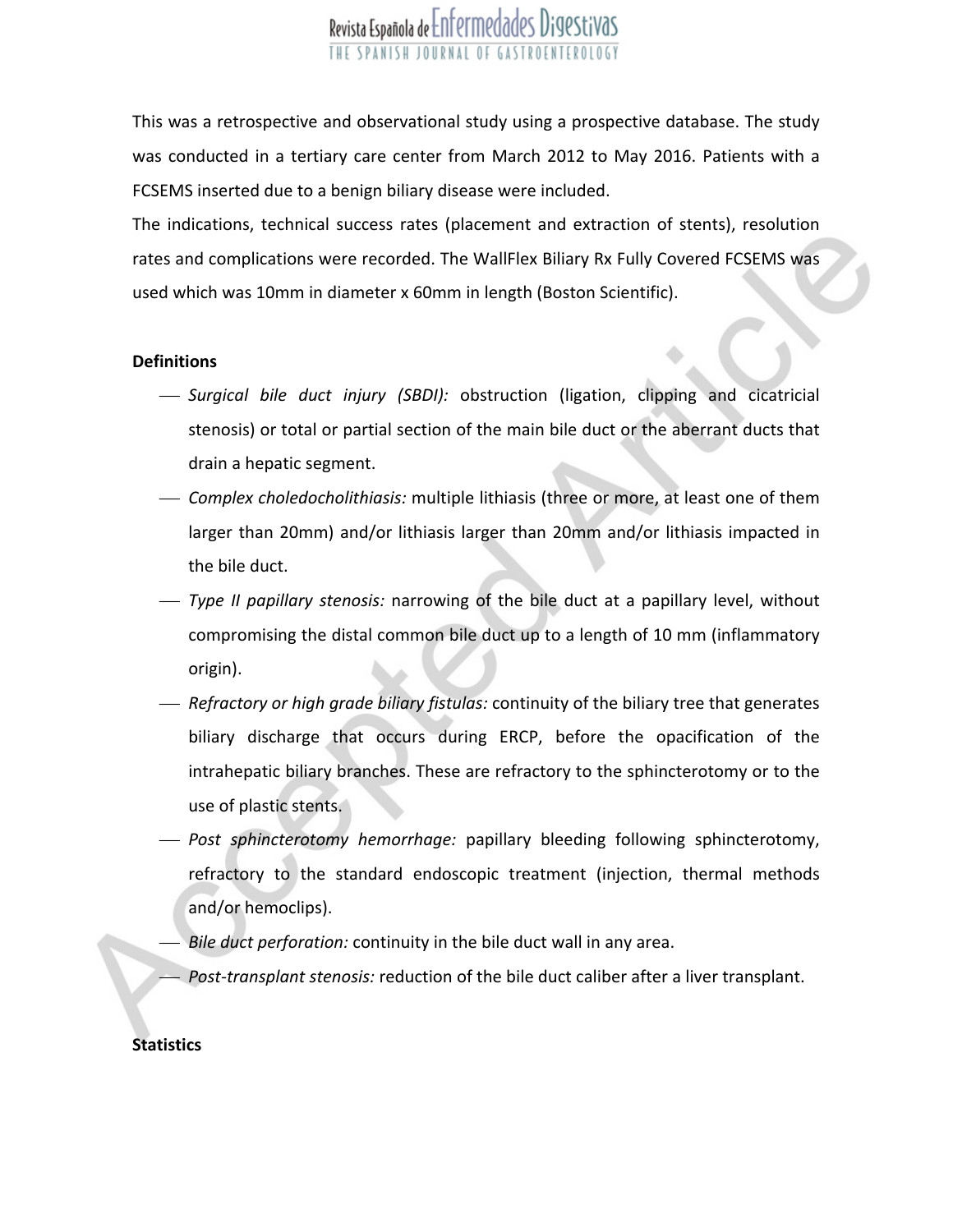Statistical analysis was performed using <sup>a</sup> prospective computerized database in Excel. A descriptive evaluation with summary measures (percentage and range) of the data was performed using the SPSS 20.0 statistical package.

### **RESULTS**

Thirty-one patients were included and the average age was 57 years old (27-90) and 66% were female (20). Thirty-four FCSEMS were inserted according to the following indications, 8 (25%) SBDI, 11 (31%) complex choledocholithiasis, 3 (8.3%) refractory or high grade biliary fistulas, 2 (6 %) post liver transplant stenoses, 3 (8.3%) type II papillary stenoses, 2 (6 %) iatrogenic biliary perforations and 2 (6%) post papillotomy refractory bleeds (Table 1). The insertion technical success rate was 100%. The resolution rate for the underlying pathology was 88%; 87.5% (7/8) in SBDI, 73% (8/11) in complex choledocholithiasis and 100% for the remaining indications. The average time from placement to extraction was 133 days (10-180 days) (Table 2). The use <sup>a</sup> second stent was necessary in 3 cases. There were 2 cases with SBDI and failure of the first treatment and 1 case of <sup>a</sup> resolved stenosis with the second stent and the other required surgical treatment. The third case was due to <sup>a</sup> post-transplant stenosis and was resolved with <sup>a</sup> second stent. The three patients with choledocholithiasis that did not respond to the FCSEMS were resolved via surgery.

Thirty-three of 34 FCSEMS were endoscopically extracted with no technical complications. The other stent was extracted during the pancreacticoduodenectomy procedure from <sup>a</sup> patient with resectable pancreatic cancer. The indication for the use of <sup>a</sup> FCSEMS in this case was <sup>a</sup> post sphincterotomy bleed refractory to the endoscopic therapeutic. No complications were registered during stent placement, stent extraction or due to stent migration.

### **DISCUSSION**

FCSEMS seems to resolve the problem of prolonged biliary drainage for malignant biliary stenoses. Due to its greater permeability compared to plastic stents, this technique is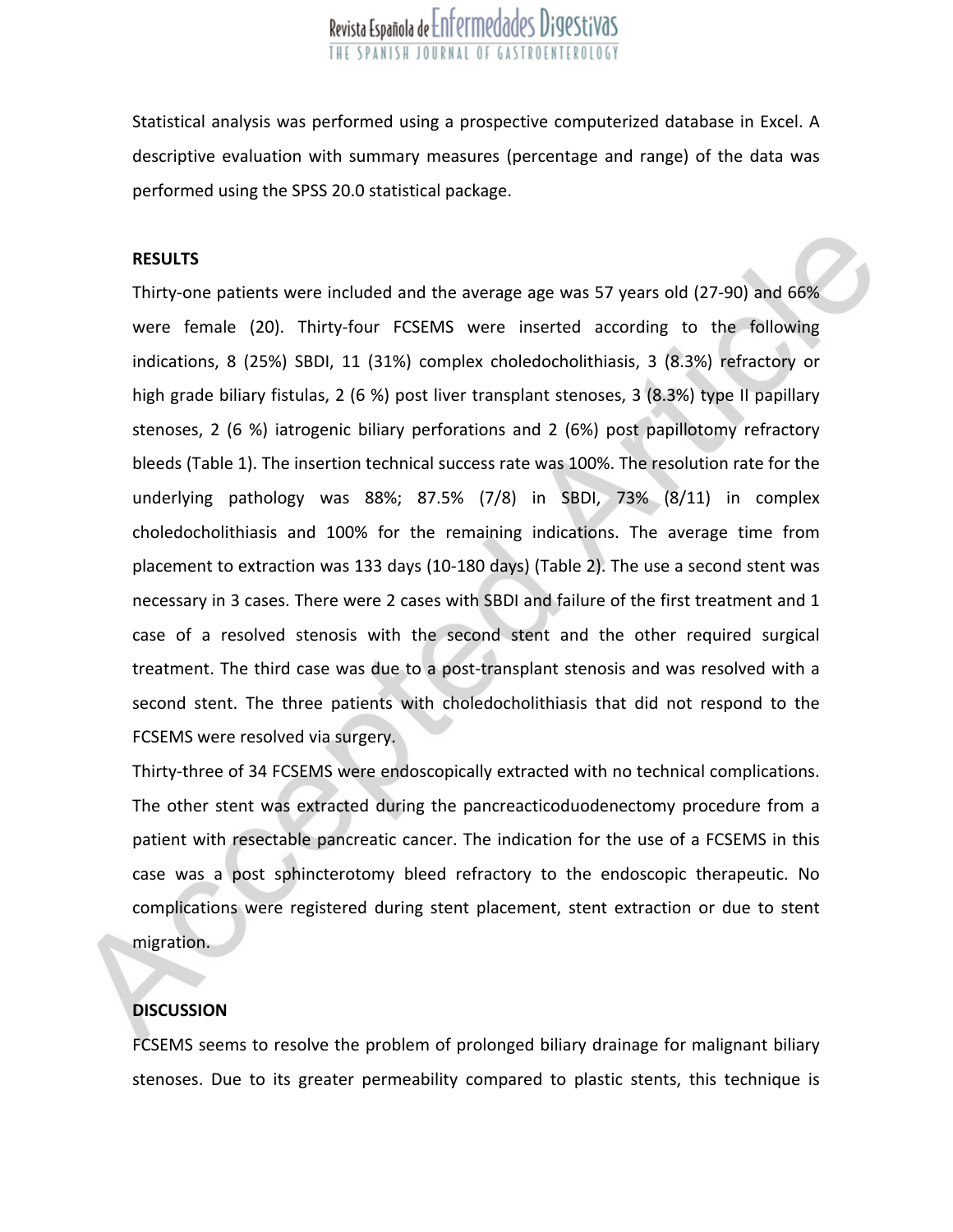currently the first option for the treatment of extra hepatic malignant biliary stenoses. Furthermore, the indications for these stents also include benign biliary pathologies. It is important to note that the resolution rate for benign biliary pathologies using FCSEMS was 88% in this study, similar to that reported in the literature.

Many authors have emphasized the importance of plastic biliary stents in the treatment of complex choledocholithiasis, post-surgical stenoses and biliary fistulas. The mechanism of action is to ensure biliary permeability, to apply friction in the case of complex choledocholithiasis, to maintain <sup>a</sup> continued and progressive dilation in stenoses and to reduce the transpapillary pressure gradient in fistulas. With regard to benign stenoses, the resolution rates via multiple endoscopic sessions using <sup>a</sup> plastic stent are variable, between 40 and 90% according to different series (4,7). FCSEMS adds some special features that result in increased resolution rates of up to 91-92% (8,9).

In the case of complex choledocholithiasis, the greater radial expansions compress and grind the stones which ultimately lead to breakage, softening and <sup>a</sup> reduction in size (Fig. 2). Recent studies have also demonstrated that FCSEMS are an effective and reliable option for cases of <sup>a</sup> failed conventional extraction of lithiasis (6,10-14). In the context of stenoses, the FCSEMS creates <sup>a</sup> continued radial dilation that is equal to the action of three plastic stents, both at the papilla and the common bile duct from the initial ERCP (Fig. 3). The articles published in this area highlight <sup>a</sup> greater biliary clearance rate with <sup>a</sup> lower number of procedures. Thus, this technique is more cost-effective than the use of plastic stents (5,8,9). The study by Coté et al. (8) in 2016 is the only randomized and controlled study performed in this area. This study confirmed the hypothesis that metal stents are not inferior to plastic stents when used as an initial strategy and in fact resolve the stenosis in fewer sessions.

The study of Wang et al. (15) in 2009 that included 13 cases, recommended the insertion of FCSEMS in complex biliary fistulas, defined as those that do not respond to the initial endoscopic treatment with sphyncterotomy and <sup>a</sup> plastic stent. The authors claim that the inserted stent can remain for up to sixteen months and there were no difficulties for the extraction. Our study showed <sup>a</sup> resolution of 100% without any migrations and the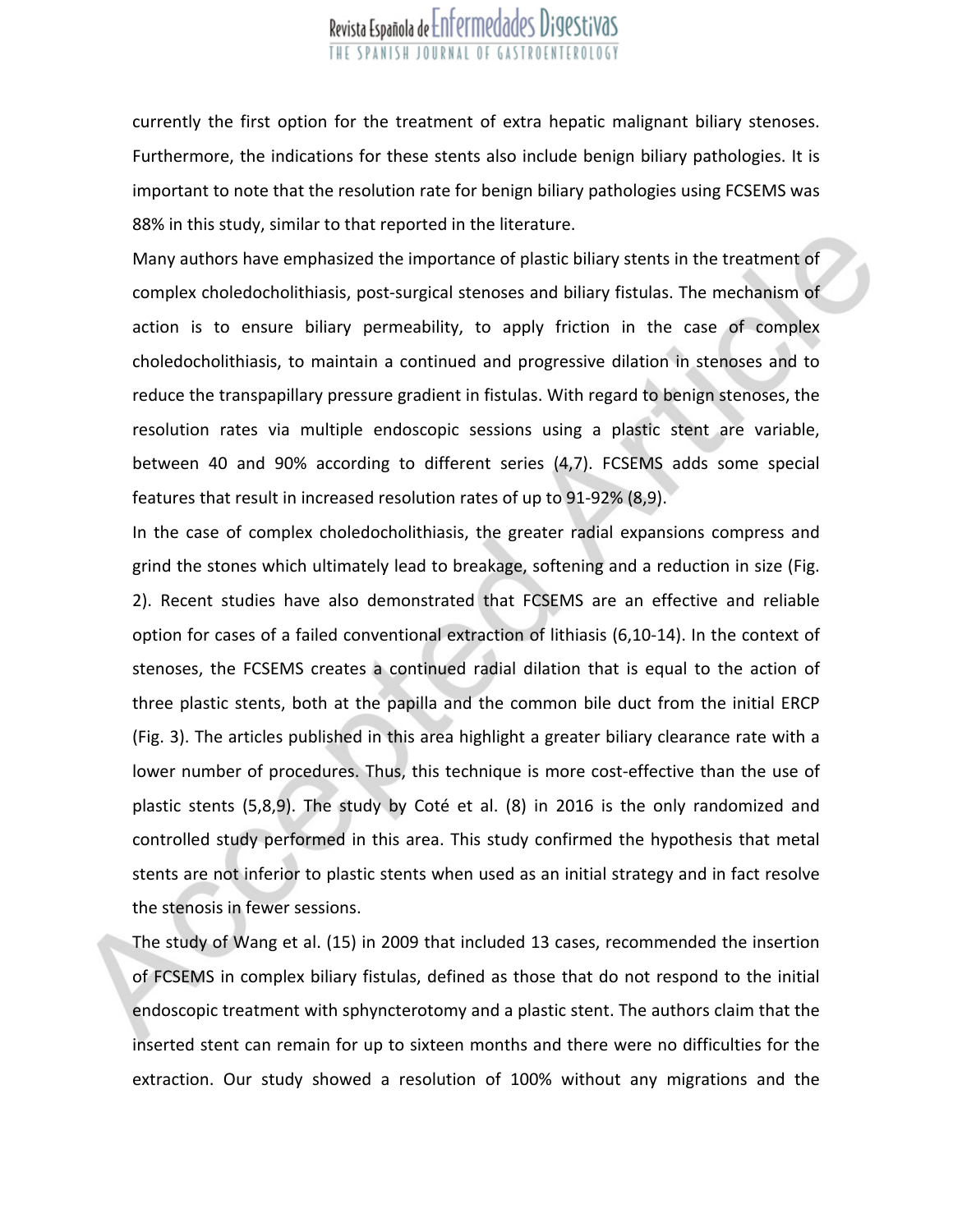average placement time was one hundred days. In the 2 cases of post sphyncteroyomy papillary bleeding, <sup>a</sup> FCSEMS was used due to the failure of the standard hemostasis techniques (injection and thermal and mechanical methods). This was due to the benefits that these stents provide such as <sup>a</sup> radial force of compression and <sup>a</sup> greater drainage diameter of the bile duct. The case reported by García-Cano and collaborators (16) in 2016 of <sup>a</sup> post sphyncterotomy choledochal perforation responded to the insertion of <sup>a</sup> FCSEMS, which was withdrawn without difficulties two months later. As highlighted by the authors, bile duct perforations have excellent resolution rates when metal stents are used. The 2 cases reported here were resolved with the same treatment and no surgical intervention was required.

There were no significant complications during the placement and extraction of these stents. The percentage of reported distal migrations and papillary tissue hyperplasia without clinical consequences is low (5,6). This situation did not arise during any of the thirty four procedures reported here. However, one limitation of the study is the limited sample size and the retrospective design.

#### **CONCLUSION**

The FCSEMS are highly effective for the resolution of benign biliary pathologies and can therefore be considered as <sup>a</sup> reliable and effective alternative in some cases. The validation of this technique for the treatment of <sup>a</sup> benign biliary pathology requires randomized and cost-effective studies.

#### **REFERENCES**

1. Srinivasan I, Kahaleh M. Review Biliary stents in the millennium. Adv Ther 2011;28(11):960-72. DOI: 10.1007/s12325-011-0067-4

2. Huibregtse K, Cheng J, Coene PP, et al. Endoscopic placement of expandable metal stents for biliary strictures--a preliminary report on experience with 33 patients. Endoscopy 1989;21(6):280-2. DOI: 10.1055/s-2007-1012969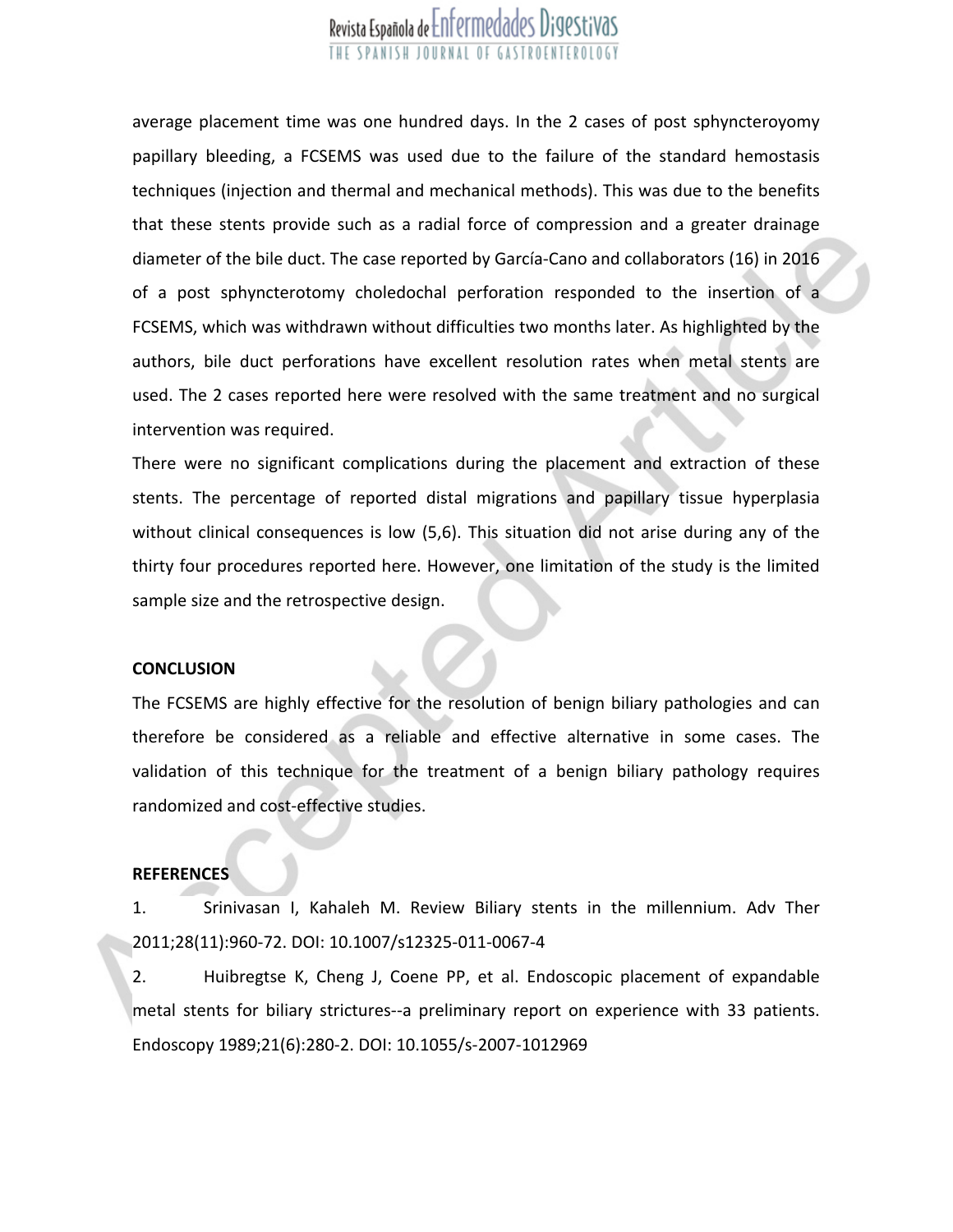3. Irving JD, Adam A, Dick R, et al. Expandable metallic biliary stents: results of <sup>a</sup> European clinical trial. Radiology 1989;172(2):321-6. DOI: 10.1148/radiology.172.2.2664861

4. Costamagna G, Pandolfi M, Multignani M, et al. Long term results of endoscopic management of postoperative bile duct strictures with increasing numbers of stents. Gastrointest Endosc 2001;54:162-8. DOI: 10.1067/mge.2001.116876

5. García-Cano J, Taberna-Arana L, Jimeno-Ayllón C, et al. Use of fully covered selfexpanding metal stents for the management of benign biliary conditions. Rev Esp Enferm Dig 2010;102:526-32. DOI: 10.4321/S1130-01082010000900003

6. García-Cano J, Reyes-Guevara AK, Martínez-Pérez T, et al. Fully covered selfexpanding metal stents in the management of difficult common bile duct stones. Rev Esp Enferm Dig 2013;105:7-12. DOI: 10.4321/S1130-01082013000100003

7. Draganov P, Hoffman B, Marsh W, et al. Long-term outcome in patients with benign biliary strictures treated endoscopically with multiple stents. Gastrointest Endosc 2002;55(6):680-6. DOI: 10.1067/mge.2002.122955

8. Coté GA, Slivka A, Tarnasky P, et al. Effect of Covered Metallic Stents Compared With Plastic Stents on Benign Biliary Stricture Resolution A Randomized Clinical Trial. JAMA 2016;315(12):1250-7. DOI: 10.1001/jama.2016.2619

9. Jeng KS, Sheen IS, Yang FS. Are expandable metallic stents better than conventional methods for treating difficult intrahepatic biliary strictures with recurrent hepatolithiasis? Arch Surg 1999;134:267-73.

10. Mizukami Y, Saito H, Obara T. Temporary use of an accuflex stent for unextractable common bile duct stones. J Gastroenterol Hepatol 2000;15:680-3. DOI: 10.1046/j.1440-1746.2000.02200.x

11. Minami A, Fujita R. A new technique for removal of bile duct stones with an expandable metallic stent. Gastrointest Endosc 2003;57:945-8. DOI: 10.1016/S0016- 5107(03)70050-9

12. Cerefice M, Sauer B, Javaid M, et al. Complex biliary stones: treatment with removable self-expandable metal stents: <sup>a</sup> new approach. Gastrointest Endosc 2011;74: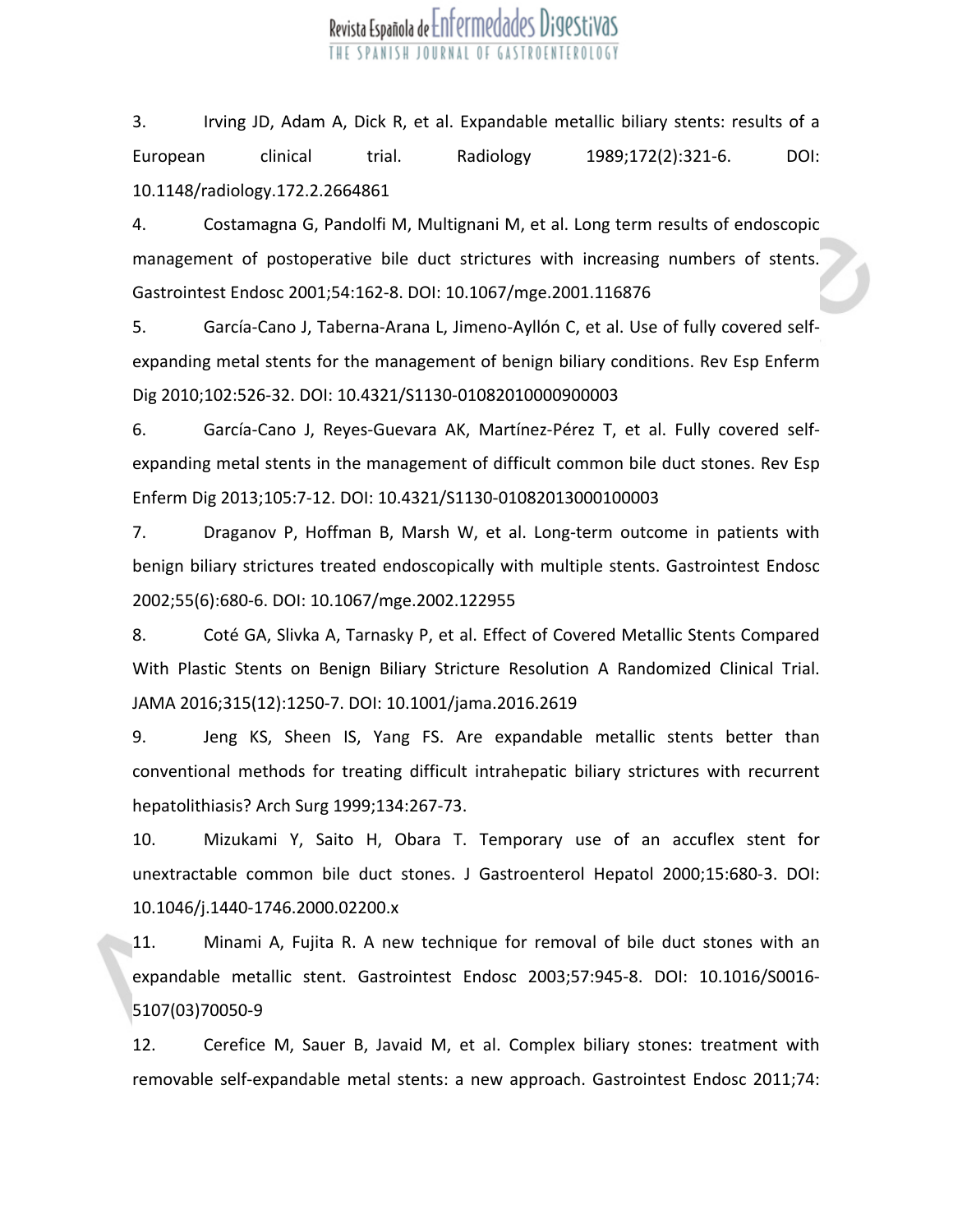### 520-6. DOI: 10.1016/j.gie.2011.05.026

13. Horiuchi A, Nakayama Y, Kajiyama M. Biliary stenting in the management of large or multiple common bile duct stones. Gastrointest Endosc 2010;71:1200-3. DOI: 10.1016/j.gie.2009.12.055

14. Curvale C, Guidi M, Hwang H. Resolución de coledocolitiasis compleja con stent metálico removible. Reporte de un caso. Rev Gastroenterol Mex 2016;81(1):56-8.

15. Wang AY, Ellen K, Berg CL, et al. Metallic stents in the management of complex biliary leaks: preliminary data-a case series. Endoscopy 2009;41:781-6. DOI: 10.1055/s-0029-1215050

16. García-Cano J, Ferri-Bataller R, Gómez-Ruiz CJ. Common bile duct perforation sealed with <sup>a</sup> metal fully-covered stent. Rev Esp Enferm Dig 2016;108(8):495-6.

| <b>Indication</b>              | N° of patients | %    |
|--------------------------------|----------------|------|
| Large or multiple lithiasis    | 11             | 35.4 |
| <b>SBDI</b>                    | 9              | 25.8 |
| <b>Biliary fistulas</b>        | 3              | 9.6  |
| Type II papillary stenosis     | 3              | 9.6  |
| Post liver transplant stenosis | $\overline{2}$ | 6.4  |
| Perforation                    | $\overline{2}$ | 6.4  |
| Bleeding                       | $\overline{2}$ | 6.4  |

Table 1. Indications for the insertion of fully covered self-expanding metal stents

SBDI: surgical bile duct injury.

Table 2. Average placement time of fully covered self-expanding metal stents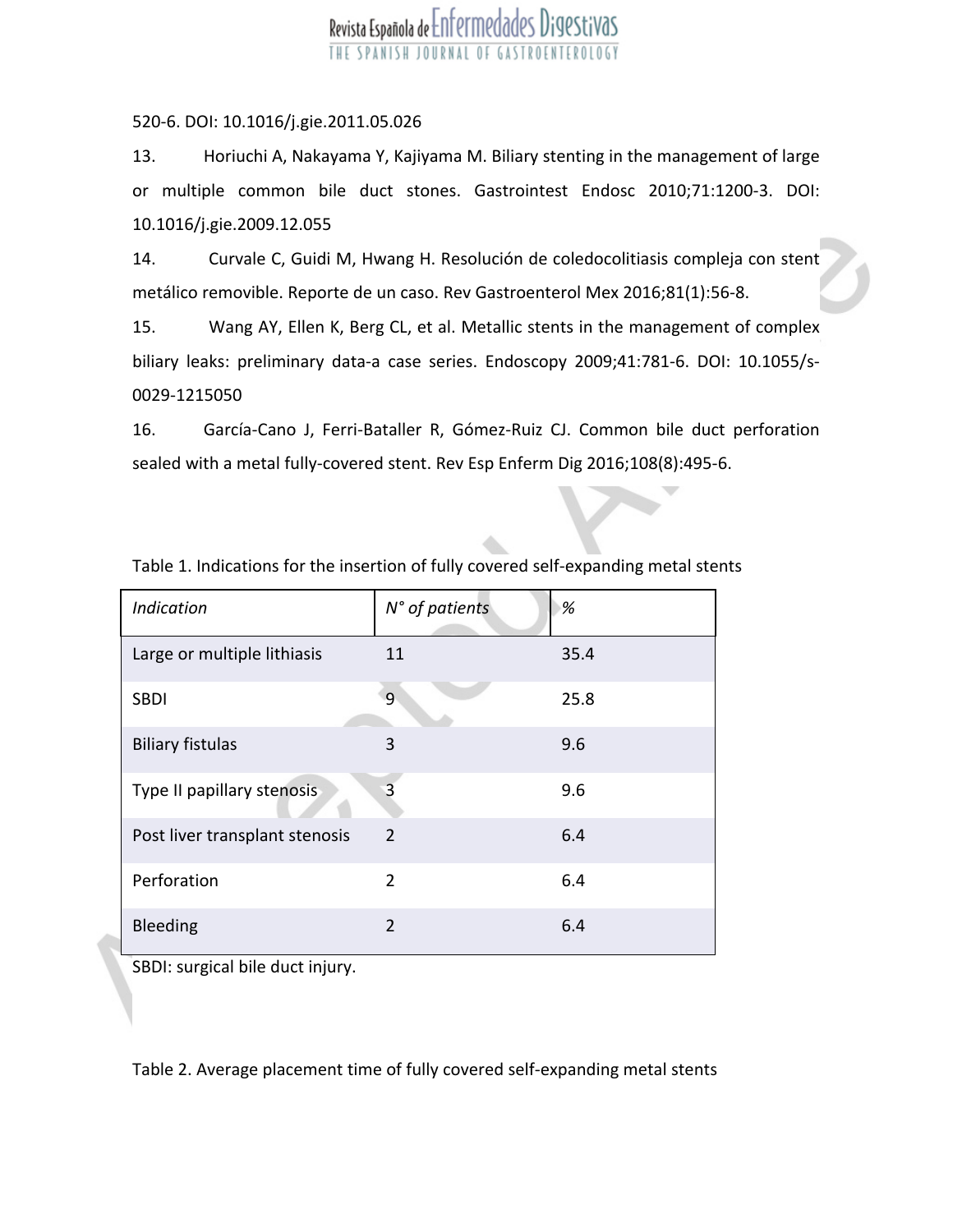| <b>Indication</b>                       | time<br>Average<br>(days) | Range  |
|-----------------------------------------|---------------------------|--------|
| Complex<br>choledocholithiasis          | 133                       | 28-180 |
| <b>SBDI</b>                             | 144                       | 42-180 |
| <b>Biliary fistulas</b>                 | 100                       | 21-180 |
| Type II papillary stenosis              | 134                       | 42-180 |
| liver<br>transplant<br>Post<br>stenosis | 180                       | 180    |
| papillotomy<br>Post<br>bleeding         | 10                        | 10     |



SBDI: surgical bile duct injury.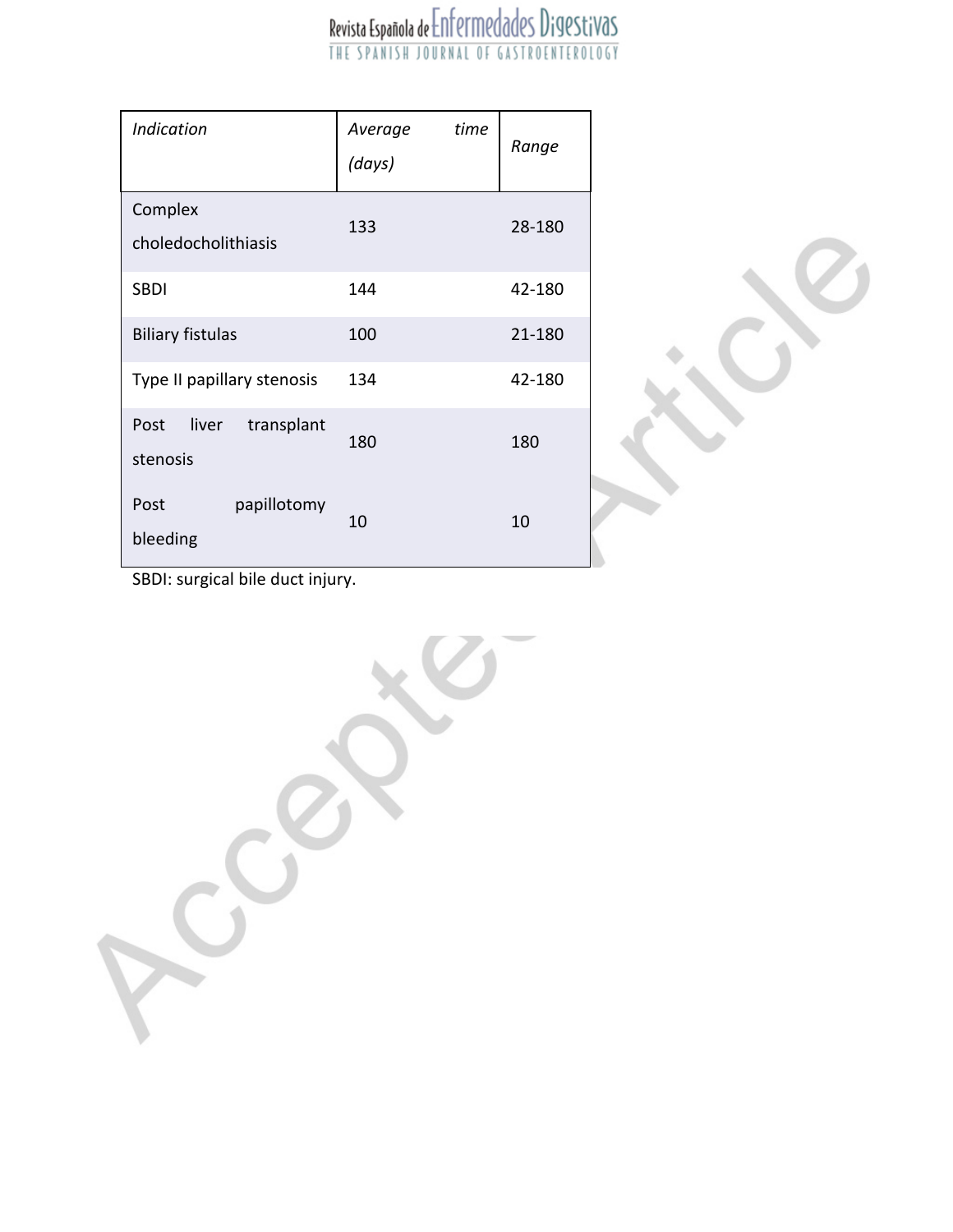| Patient        |             |     |                                                                     | <b>Technical</b> |               |            |
|----------------|-------------|-----|---------------------------------------------------------------------|------------------|---------------|------------|
| $n^{\circ}$    | Sex         | Age | Indication                                                          | success          | Complications | Resolution |
| $\mathbf{1}$   | F           | 45  | <b>SBDI</b>                                                         | Yes              | No            | Yes        |
| $\overline{2}$ | F           | 50  | <b>SBDI</b>                                                         | Yes              | No            | Yes        |
| 3              | F           | 56  | <b>SBDI</b>                                                         | Yes              | No            | Yes        |
| 4              | M           | 60  | $\mathbf{II}$<br>papillary<br>$\mathsf{T}$<br>stenosis              | Yes              | No            | Yes        |
| 5              | M           | 80  | Large lithiasis                                                     | Yes              | No            | Yes        |
| 6              | M           | 78  | Large lithiasis                                                     | Yes              | No.           | Yes        |
| $\overline{7}$ | F.          | 40  | Post tx stenosis                                                    | Yes              | No            | Yes        |
| 8              | M           | 79  | Large lithiasis                                                     | Yes              | No            | Yes        |
| 9              | F.          | 45  | <b>SBDI</b>                                                         | Yes              | No            | Yes        |
| 10             | F.          | 45  | Post tx stenosis                                                    | Yes              | No            | Yes        |
| 11             | M           | 80  | Large lithiasis                                                     | Yes              | No            | Yes        |
| 12             | M           | 80  | $\ensuremath{\mathsf{II}}$<br>papillary<br>$\mathsf{T}$<br>stenosis | Yes              | No            | Yes        |
| 13             | F.          | 45  | <b>SBDI</b>                                                         | Yes              | No            | Yes        |
| 14             | F           | 38  | <b>Biliary leakage</b>                                              | Yes              | No            | Yes        |
| 15             | M           | 87  | Large lithiasis                                                     | Yes              | No            | Yes        |
| 16             | M           | 78  | Large lithiasis                                                     | Yes              | No            | No         |
| 17             | M           | 86  | Post SPT bleeding                                                   | Yes              | No            | Yes        |
| 18             | F           | 45  | Large lithiasis                                                     | Yes              | No            | Yes        |
| 19             | F           | 56  | <b>Biliary leakage</b>                                              | Yes              | No            | Yes        |
| 20             | F           | 30  | SBDI                                                                | Yes              | No            | No         |
| 21             | $\mathsf F$ | 33  | <b>SBDI</b>                                                         | Yes              | No            | Yes        |
| 22             | F           | 60  | Large lithiasis                                                     | Yes              | No            | Yes        |
| 23             | F           | 50  | <b>SBDI</b>                                                         | Yes              | No            | Yes        |
| 24             | $\mathsf F$ | 27  | Perforation                                                         | Yes              | No            | Yes        |

### Table 3. Description of the analyzed cases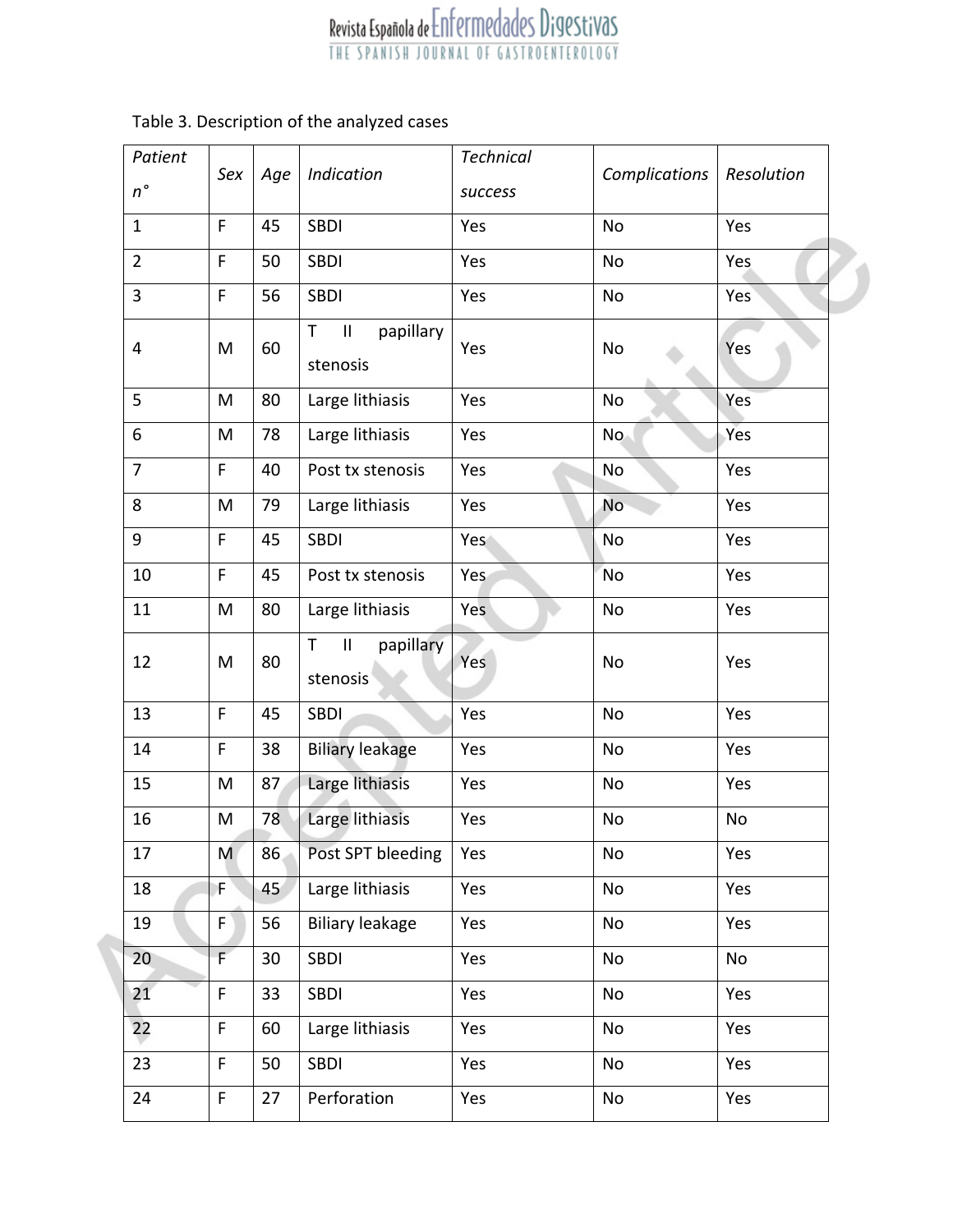| 25 | F | 33 | papillary<br>$\top$<br>$\mathbf{I}$<br>stenosis | Yes | No        | Yes       |  |
|----|---|----|-------------------------------------------------|-----|-----------|-----------|--|
| 26 | M | 59 | Perforation                                     | Yes | No        | Yes       |  |
| 27 | F | 40 | <b>Biliary leakage</b>                          | Yes | No        | Yes       |  |
| 28 | F | 89 | Large lithiasis                                 | Yes | <b>No</b> | Yes       |  |
| 29 | F | 80 | Large lithiasis                                 | Yes | No        | No        |  |
| 30 | M | 69 | Post SPT bleeding                               | Yes | No        | Yes       |  |
| 31 | F | 90 | Large lithiasis                                 | Yes | No        | <b>No</b> |  |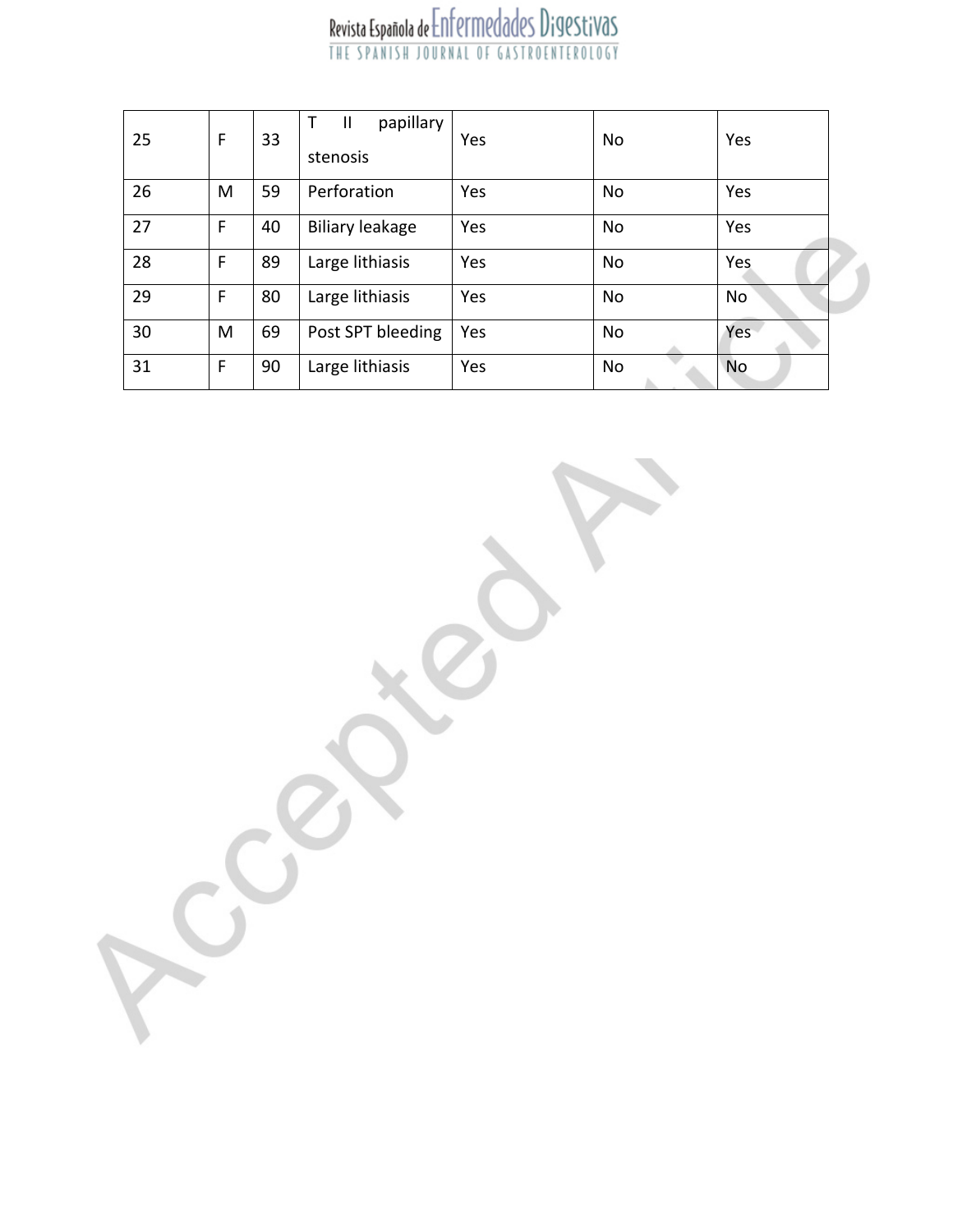### Revista Española de Enfermedades Digestivas **SPANISH** JOURNAL OF



Fig. 1. Classification of biliary pathologies (SBDI: surgical bile duct injury. SPT: sphyncteropapillotomy. PSC: primary sclerosing cholangitis).